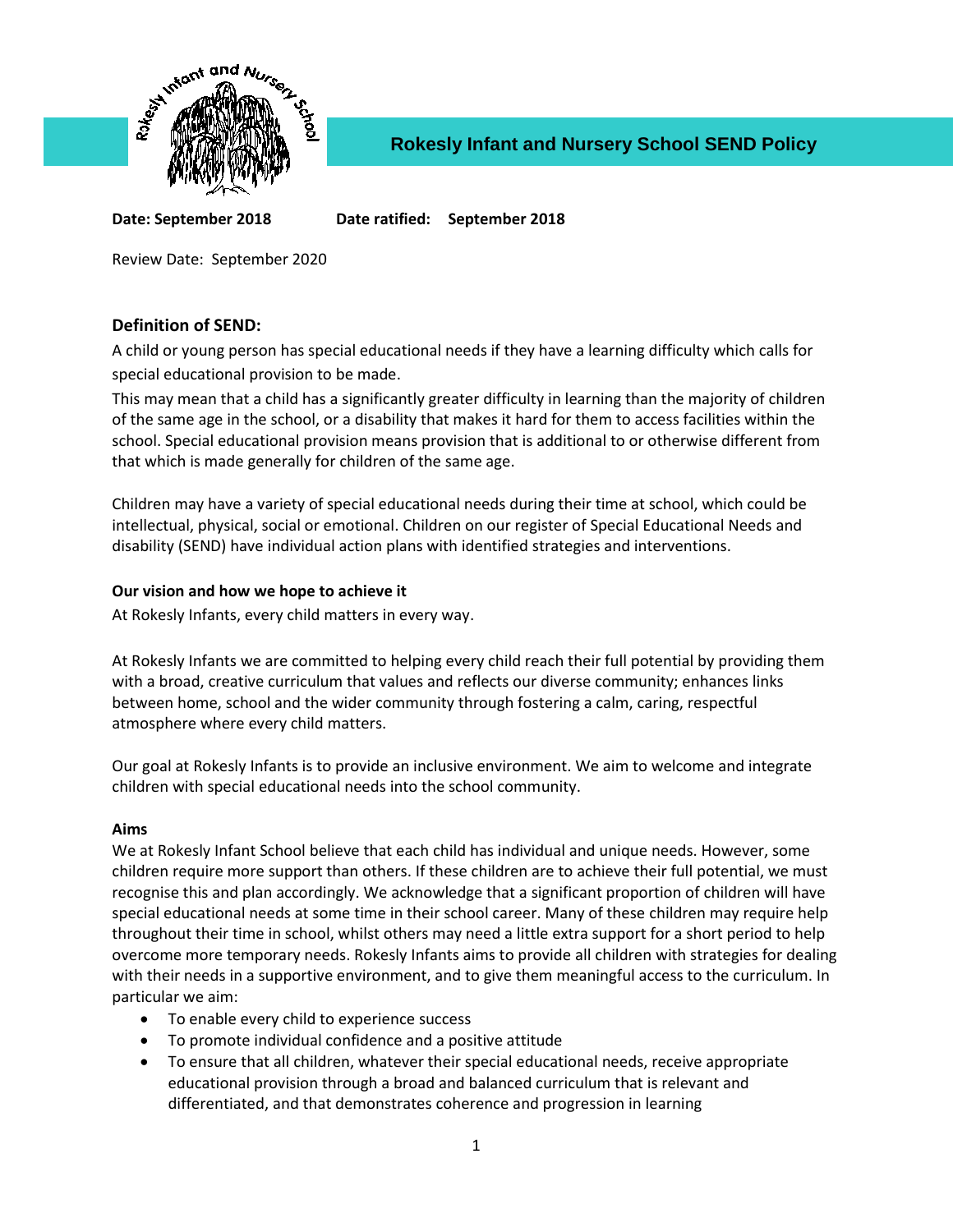- To give children with SEND equal opportunities to take part in all aspects of the school's provision, as far as it is appropriate
- To identify, assess, record and regularly review children's progress and needs (Assess, plan, do, review cycle)
- To involve parents/carers in planning and reviewing at all stages of their child's development
- To work collaboratively with parents, other professionals and support services
- To ensure that the responsibility held by all staff and governors for SEND is implemented and maintained
- To make arrangements to support pupils with medical conditions
- To meet Equality Act duties for pupils with disabilities

## **Roles and Responsibilities**

Provision for children with SEND is a matter for the school as a whole. It is each teacher's responsibility to provide for children with SEND in his/her class, and to be aware that these needs may be present in different learning situations. All staff are responsible for helping to meet an individual's special educational needs, and for following the school's procedures for identifying, assessing and making provision to meet these needs.

The **governing body**, in co-operation with the headteacher, have a legal responsibility for determining the policy and provision for children with special educational needs.

Governors must ensure that:

- A SEND governor is identified
- There is a qualified teacher designated as SENCO
- The necessary provision is made for any children with SEND
- They have regard to the SEND Code of Practice (2014) and provide strategic support to the head teacher
- They are involved in the development and monitoring of the school's SEND policy
- They cooperate generally with the local authority including in developing the local offer and when the school is being named in an EHC plan
- Arrangements are in place in schools to support children with medical conditions.
- Information is published about the arrangements for the admission of disabled children, the steps taken to prevent disabled children being treated less favourably than others, the facilities provided to assist access of disabled children, and the school's accessibility plan.

The **Headteacher** has responsibility for:

- The management of all aspects of the school's work, including provision for children with special educational needs
- The deployment of all SEND staff within the school
- Ensuring that the SENCO is able to influence strategic decisions about SEND
- Ensuring that the SENCO has sufficient time to carry out required duties
- Ensuring that SEND information is published on the school website
- Monitoring and reporting to the governors about the implementation of the school SEND policy and the effects of inclusion policies on the school as a whole
- Arrangements to ensure parents are regularly engaged in discussions about the progress of their child (at least three times a year).
- Ensuring a process is in place for involving parents and young people in reviewing provision and planning for those identified with SEND
- Ensuring reasonable adjustments are made to fulfil the school's duties under the Equality Act 2010 towards individual disabled children and young people.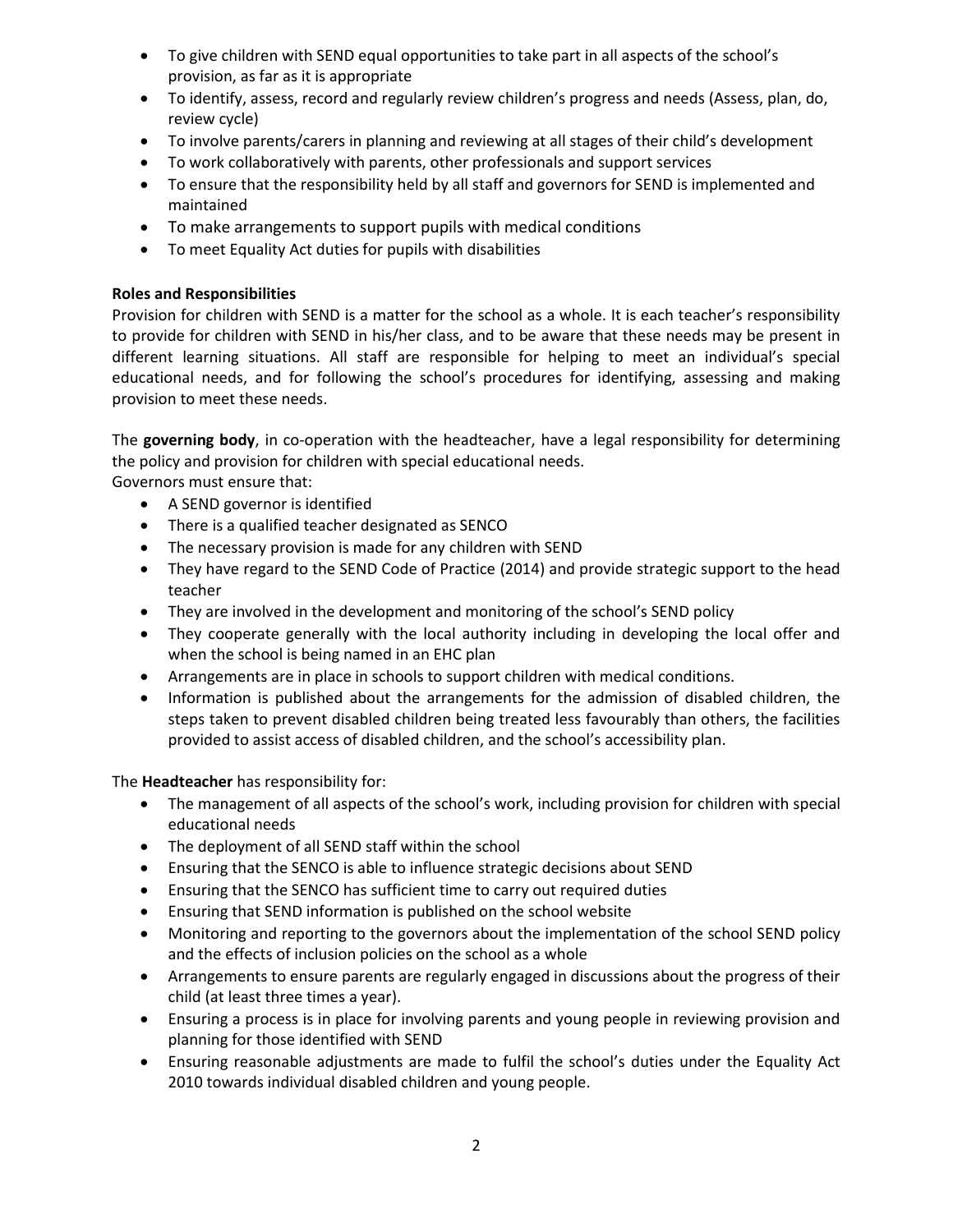## The **Special Educational Needs co-ordinator (SENCo)** is responsible for:

- Overseeing the day to day operation of the school SEND policy
- Co-ordinating the provision for children with special educational needs and disabilities
- Ensuring that an agreed, consistent approach is adopted
- Liaising with and advising other school staff on graduated approach to SEN Support
- Helping staff to identify children with special educational needs
- Supporting class teachers, where necessary, in drawing up individual action plans and devising strategies appropriate to the needs of the children
- Liaising closely with parents/carers of children with SEND so that they are fully involved in the process
- Liaising with outside agencies, arranging meetings and providing a link between these agencies, class teachers and parents/carers
- Ensuring that SEND records are up to date
- Assisting in the monitoring and evaluation of progress of children with SEND through the use of the four-part cycle
- Contributing to the in-service training of staff
- Managing SNAs
- Advising on use of delegated budget/ other resources
- Working with head and governors on the Equality Act (2010)
- Ensuring that arrangements are in place to support pupils with medical conditions (Supporting pupils with medical conditions at school, Sept. 2014)
- Liaising with the junior school SENCo and SENCos from other schools to help provide a smooth transition from one school to the other
- Liaising with designated teacher where a Looked after Child has SEND
- Regular liaison with the junior school SENCo regarding policy and practice
- Publishing SEND information on school website

**Class teachers** are responsible for:

- Meeting special educational needs: Use the SENCo strategically to access advice, support the quality of teaching and to evaluate the quality of support
- Including children with SEND in the classroom and for providing an appropriately differentiated curriculum
- Focussing on outcomes for the child: Be clear about the outcome wanted from any SEN support
- Making use of the four-part cycle (Assess, plan, do, review) to identify and review appropriate provision
- Involving parents and children (where appropriate) in planning and reviewing progress: Seek their views and provide regular updates on progress.
- Making themselves aware of the school SEND policy and procedures for identification, monitoring and supporting children with SEND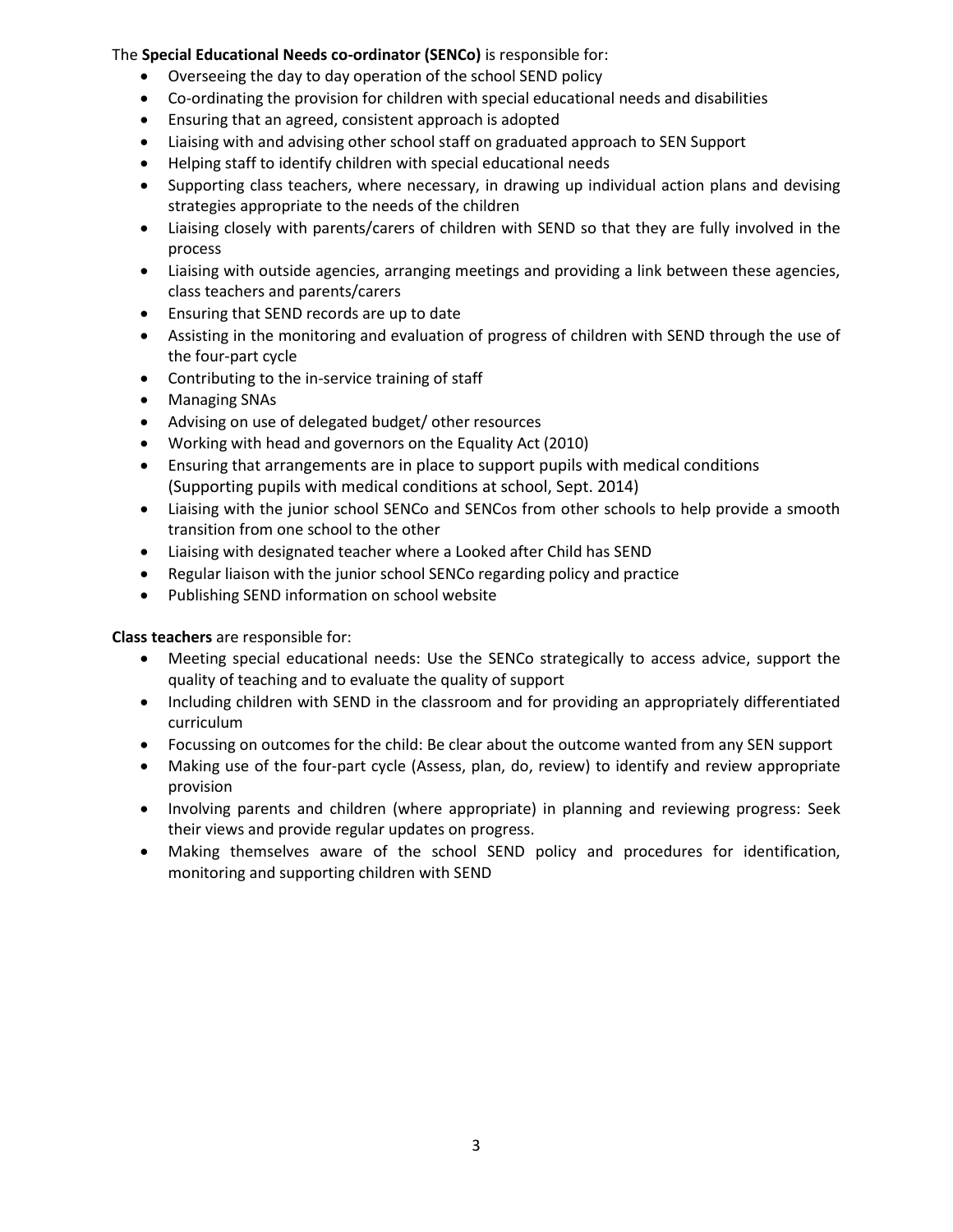#### **Categories of Special Educational Need**

The SEND Code of Practice recognises four broad areas of need:

Communication and interaction; Cognition and learning; Social, emotional and mental health difficulties and Sensory and/or physical.



# **A graduated approach to meeting the needs of children with SEND**

Class teachers make use of a range of evidence to assess whether a child is making adequate progress, this could include:

- Regular assessments
- Observations
- Response to intervention
- Work samples
- Discussions with parents
- Information from other adults working with the child, including outside agencies

Where there are concerns about progress or other evidence of SEN the class teacher completes an 'Initial Concern Form' which then forms the basis of a discussion with the SENCo. At this point a plan is formulated regarding appropriate intervention and/or further assessment. This plan will be discussed with the child's parents.

If **significant** difficulties are identified the child will be placed at 'SEN Support' level on the SEN register. It could be however that further intervention/assessment is required before it is possible to determine whether this is appropriate.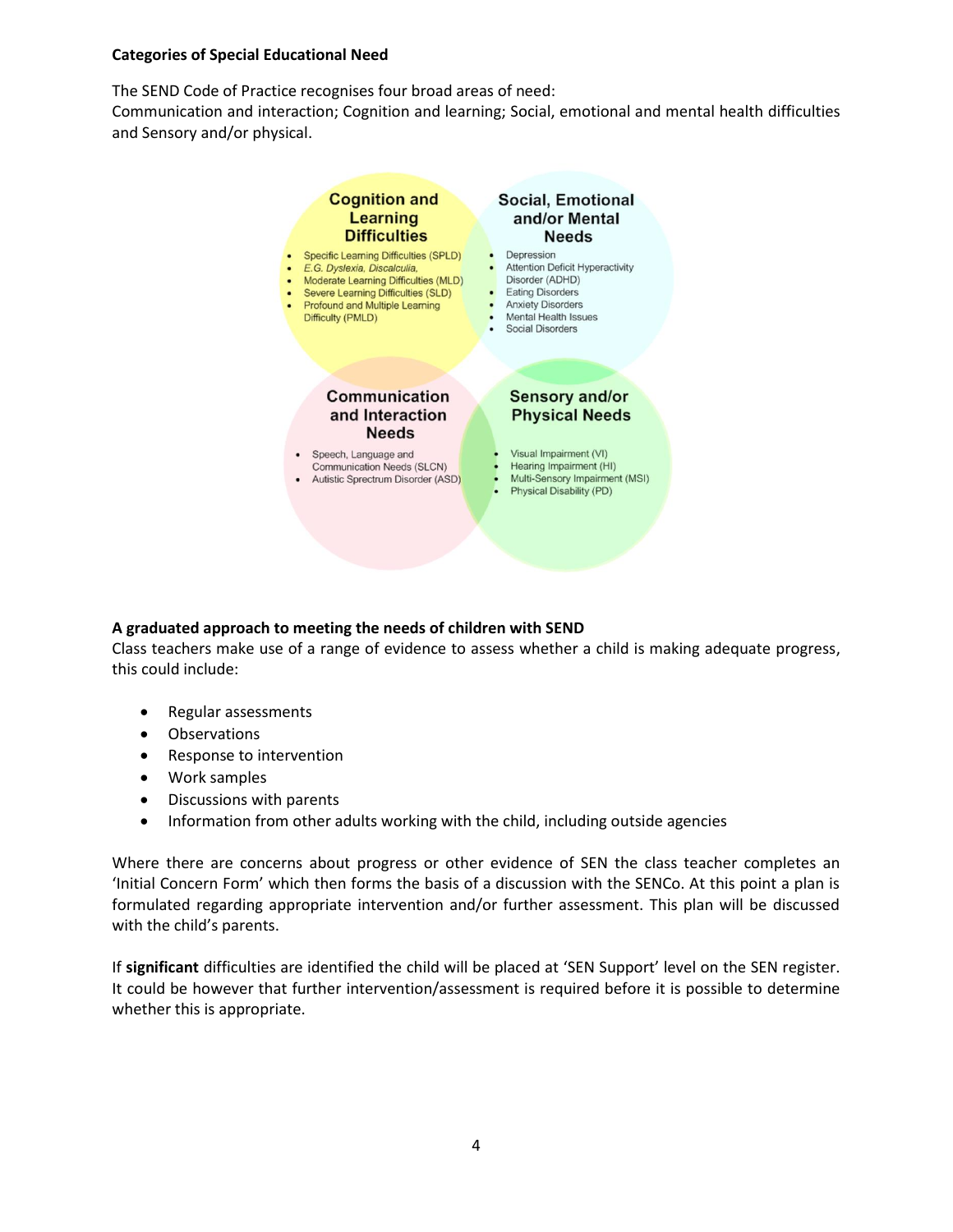#### **SEN Support**

Four types of action should be taken at this stage: **Assess, Plan, Do, Review**



**Assess** – use all available evidence to identify a child's needs

**Plan** – identify appropriate interventions/assessments & plan how they can be implemented

**Do** – carry out the interventions/assessments

**Review** (at least termly)

– consider the response to intervention after an agreed period of time

- Consider any additional information provided by assessments
- Plan new interventions/assessments as appropriate
- Record on intervention tracker / action plan

Parents to be involved in the planning and reviewing parts of the cycle and provided with a copy of the action plan.

SENCo to be informed about all interventions in place which are recorded on year group provision maps.

Assessments should always be carried out pre and post intervention in order to measure impact. A list of appropriate assessments is included in each class SEND folder. This data must be recorded on an Intervention Tracker (IT) and a copy given to the SENCo. This includes the nature of the intervention, frequency, duration etc.

During the review meeting it could be identified that assessment or support may be necessary from an outside agency e.g. Speech & Language service, CAMHS, OT. With parental agreement a referral can then be made to access this service.

A decision could be made at review that it is not possible to meet a child's needs at SEN Support level. Consideration is then made as to whether the child's needs meet the criteria for an Education, Health and Care plan assessment. With parental agreement this can then be requested.

# **Education, Health & Care Plan (EHC plan)**

A small minority of children will require an EHC plan. These are children with an exceptional level of need. The support for these children is specified on their plan by the special needs department of the local authority and would always include:

- Termly meetings for parents with SENCO, class teacher, teaching assistant and professionals from other agencies
- Strategies/interventions agreed and recorded
- Liaison with outside agencies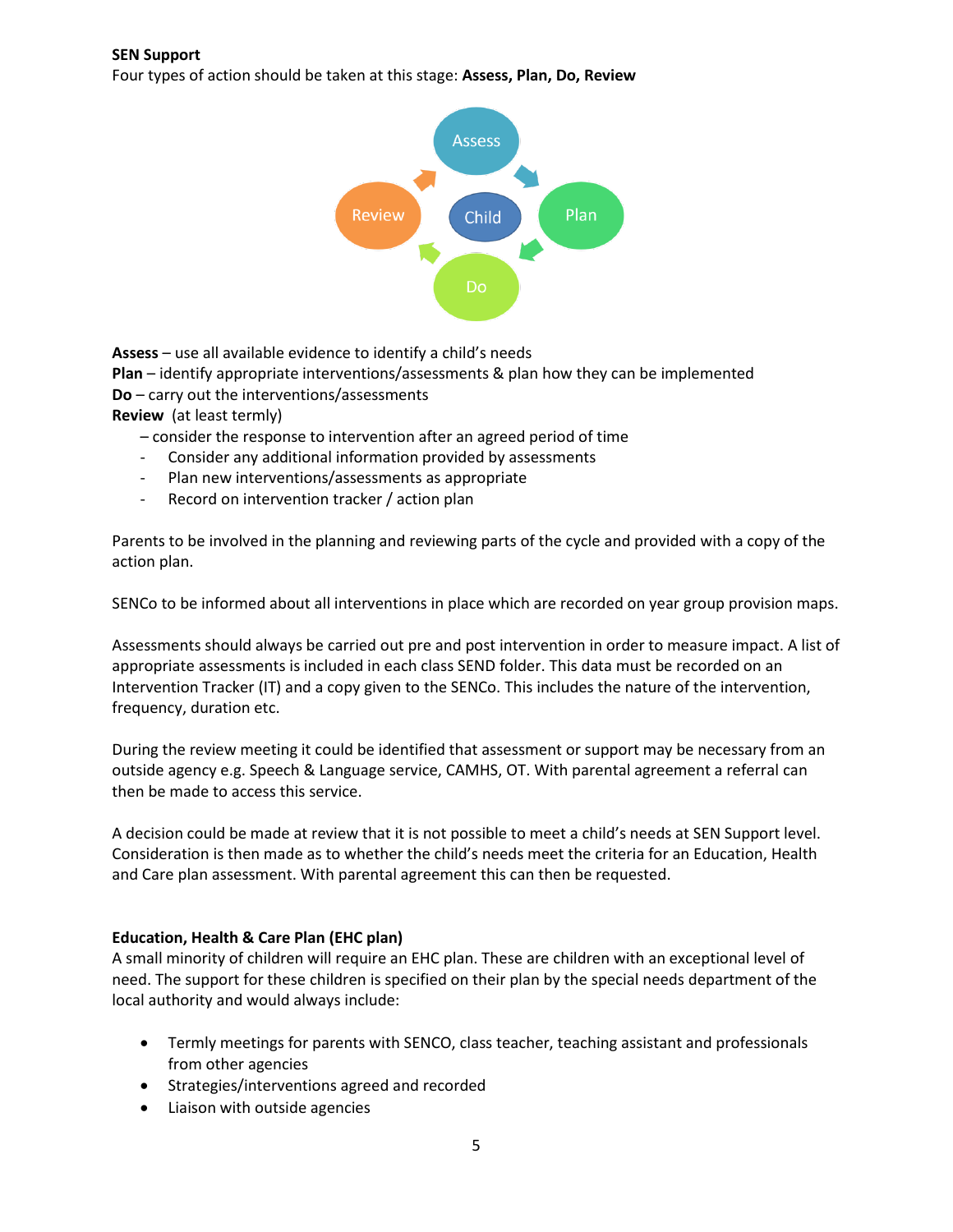- Provision of appropriate resources/facilities
- Annual review

# **Curriculum access and inclusion**

Children are grouped in classes in a variety of ways. All staff provide a differentiated curriculum suitable for all the children to ensure access at all levels.

Any children with identified needs are included as fully as possible into the classroom environment and, where appropriate, the curriculum is adjusted. Sometimes it may be appropriate to withdraw a child sensitively to work individually or in a small group with a TA, SNA or SENCo as part of a planned intervention.

## **Evaluating success**

The success of the school's SEND policy and provision is evaluated through:

- Monitoring of classroom practice by the SENCo, subject coordinators and SMT
- Analysis of tracking data
- SEN reviews
- Monitoring of practice and procedures by SEND governor
- School self-evaluation
- Parental feedback
- Feedback from child (where appropriate)

## **Arrangements for complaints**

Should parents/carers be unhappy with any aspect of provision they should follow the school's complaints policy and procedure.

#### **Links with other schools and transfer arrangements**

- SEND records are transferred to new school
- Transition plan put in place, if necessary, for transfer to the junior school or another school
- For children with an EHC plan the annual review is held in the Spring term of Year 2 and the junior SENCo is invited to attend

#### **Equal Opportunities**

At Rokesly Infants we are committed to providing an education and ethos that positively promotes equality of opportunity and achievement for all our children.

The governors and school staff are committed to removing any barriers which would impede learning, development, continuity and participation in our school. We oppose all forms of unlawful or unfair discrimination, whether because of race, colour, ethnic or national origin, gender, sexual orientation, religion or beliefs, disability, age or any other condition or requirement which places a person at a disadvantage and cannot be justified.

# **Glossary of abbreviations:**

ASD Autistic Spectrum Disorder CAMHS Child & Adolescent Mental Health Service CDC Child Development Centre EHC Education, Health & Care